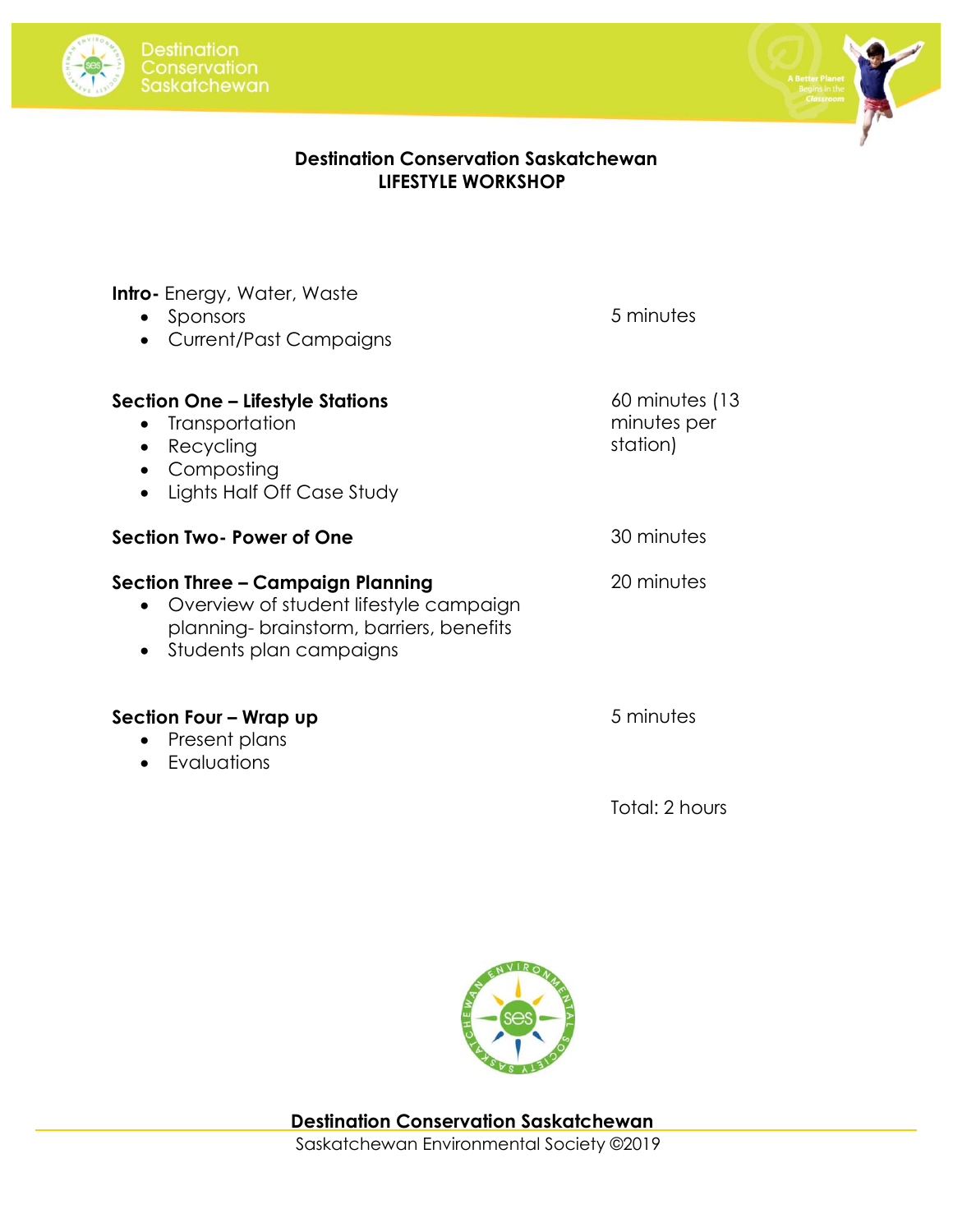



## **TECHNICAL WORKSHOP**

| <b>Introductions</b><br>Energy, Water, Waste<br>Sponsors<br>$\bullet$<br>Schools – what have they done this year<br>$\bullet$                                                                                        | 10 minutes                                |
|----------------------------------------------------------------------------------------------------------------------------------------------------------------------------------------------------------------------|-------------------------------------------|
| Section One – Energy and Water technology stations<br><b>Efficient Lighting</b><br>$\bullet$<br><b>Water Conservation</b><br>$\bullet$<br>Keeping the Heat In<br>$\bullet$                                           | 60 minutes (13<br>minutes per<br>station) |
| <b>Energy Tips</b><br>$\bullet$<br>Section Two – Energy Mapping                                                                                                                                                      | 15 minutes                                |
| Section Three - Technical Audit Training (Overview)<br>Overview of student technical audit process<br>$\bullet$<br>Students conduct 'test' audits -water, drafts,<br>$\bullet$<br>recycle/waste, lighting/lights out | 25 minutes                                |
| Section Four -<br>Results of Audits<br>$\bullet$<br>Audit results = Campaign ideas<br>$\bullet$<br>Evaluation                                                                                                        | 10 minutes                                |
|                                                                                                                                                                                                                      | Total: 2 hours                            |